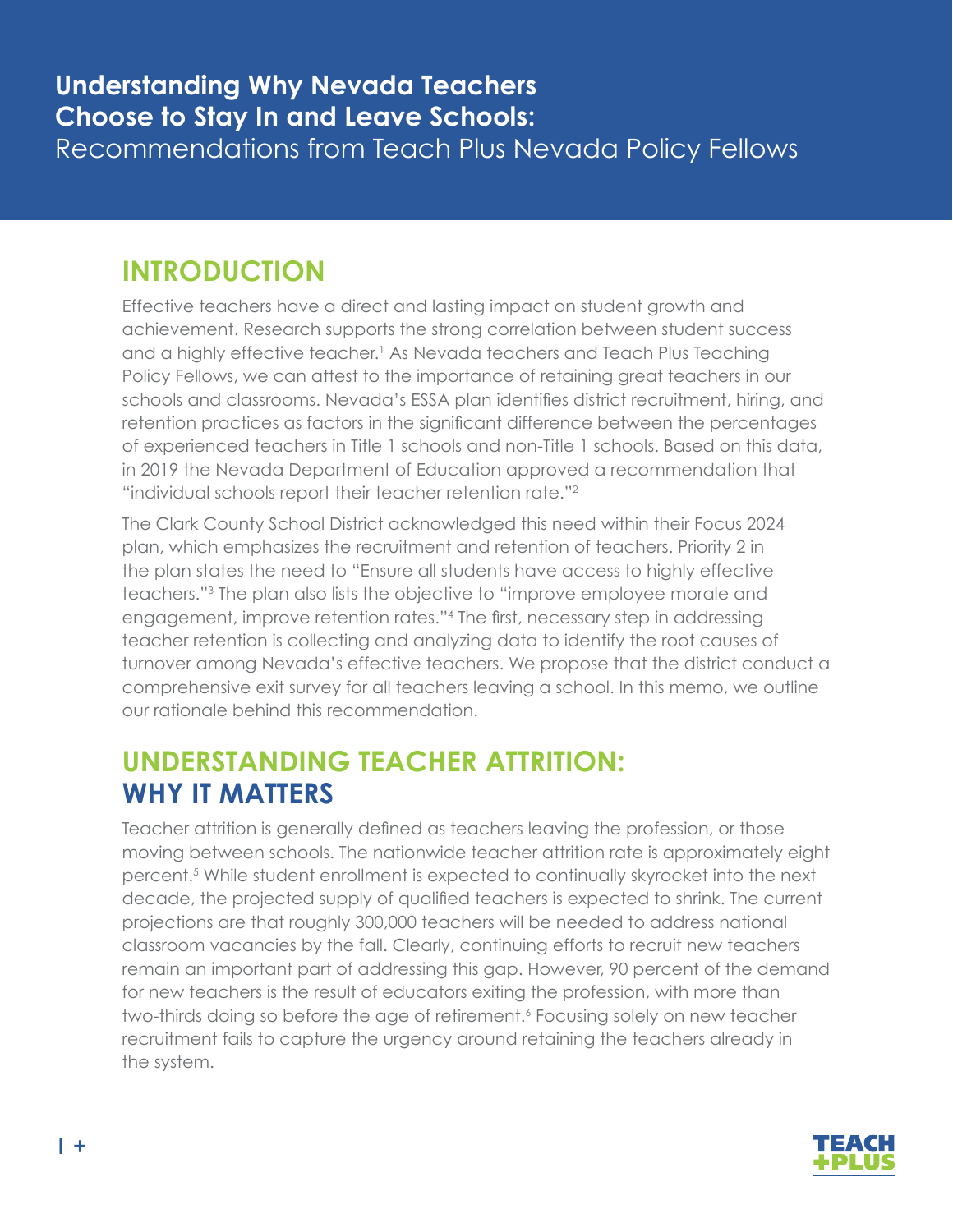Additionally, teacher shortages are more significant in high-need schools. Data from the Teacher Attrition and Mobility Report indicate that school transiency in highpoverty schools occurs at a rate twice that of moderate or low-poverty schools.7 Ultimately high-need schools, which have a greater need for experienced educators, feel the greatest impact of teacher attrition, including lower student achievement and increased financial costs.

# **NEVADA'S COSTLY ATTRITION PROBLEM**

Nevada's teacher shortages are the result of a decrease in teachers entering the field combined with high rates of teacher attrition. A Las Vegas Review-Journal analysis of teacher turnover data found that 16 percent of teachers who began working in the Clark County School District in 2015-16 left within one year or less.<sup>8</sup> Nevada has also experienced a 25 percent decrease in the number of teachers enrolled in education programs between 2010 and 2016, requiring state and local policymakers to address teacher workforce recruitment and retention.<sup>9</sup>

### **Annual Turnover Rates by State:**

| U.S. | California | <b>Florida</b> | <b>Illinois</b> |       | Nevada New York |
|------|------------|----------------|-----------------|-------|-----------------|
| 16%  | 10.5%      | 14%            | 9%              | 19.5% | 11%             |

*Source: National Center for Education Statistics Schools and Staffing Survey, 2011-12 and Teacher Follow-up Survey, 2012-13*

Nevada's teacher turnover is financially catastrophic and negatively impacts student outcomes. It is estimated that nine percent of the teaching population leaves the Clark County School District every year, with the state's total annual school transiency rate of 19.4 percent, significantly higher than the nationwide average.<sup>10</sup> The Clark County School District reports that during the 2017-2018 and 2018-2019 school years, roughly 1,700 teachers left the District, with only about 500 of those due to regular retirement, disability retirement, or not being offered a contract for the following year. This means that schools are forced to spend limited education dollars on new teacher recruitment and induction services each year. Linda Darling-Hammond estimates the cost of recruiting and inducting a teacher in an urban school district at \$21,000.25.<sup>11</sup> This estimate would result in a projected annual cost to the Clark County School District of \$35.7 million. Though "modest turnover might positively impact schools if the departing teachers are ineffective, patterns of chronic turnover are instructionally, financially, and organizationally detrimental."<sup>12</sup>

## **IDENTIFYING THE CAUSES OF TEACHER TURNOVER AND RETENTION**

In accordance with the Focus 2024 plan, Clark County has made efforts through monetary incentives to retain effective educators. Moreover, the State of Nevada made recruitment and retention a fiscal priority by appropriating funds to the New Teacher Incentive Fund in Senate Bill 511<sup>13</sup> and Pay Performance and Enhanced Compensation along with Title I Incentive Pay in Assembly Bill 434.14

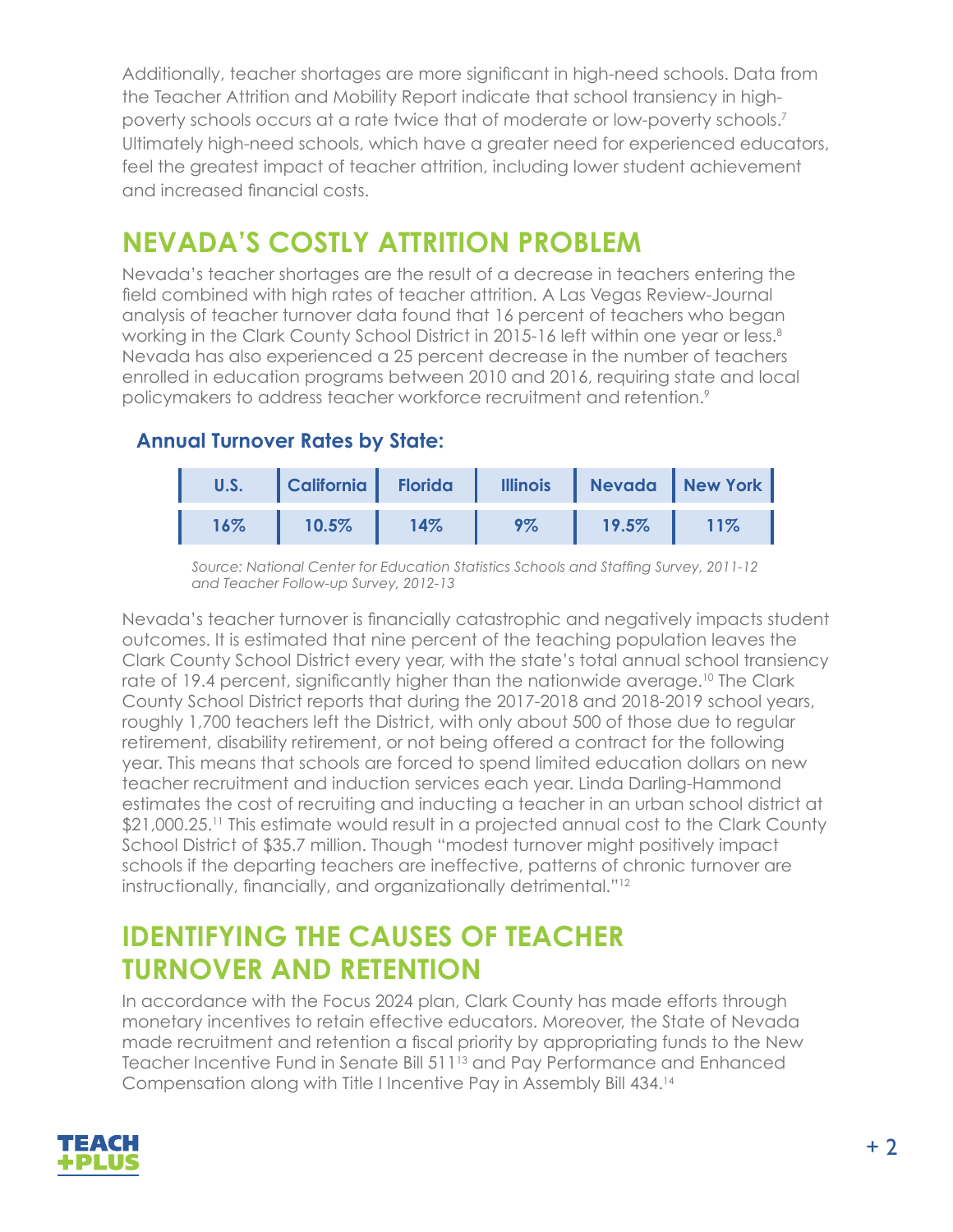Identifying the causes of teacher turnover and retention through data collection can help assess the effectiveness of this funding as well as opportunities for future effective retention legislation and policy. Many other states have adopted a similar approach. In April 2019, "the Utah House of Representatives voted to approve HB130 to create a 'model exit survey' to help the state gather data on why teachers quit. 'We need to know those things,' said the bill's sponsor, Rep. Carol Spackman Moss, D-Holladay. 'Without good data, we cannot make good policy.'"15 In 2017, the State of Virginia enacted an optional Teacher Exit Questionnaire16, based upon Report to the General Assembly: SD6 - Feasibility Study on the Implementation of a Program to Track Teacher Turnover in the Commonwealth of Virginia (SJR 218, 2015) in which they state, "A survey provides a broad view of working conditions within schools and school divisions, not focusing only on teachers who leave, but also providing data on a number of topics related to conditions in schools that, if addressed, might encourage more teachers to remain in the profession."<sup>17</sup> "The North Carolina General Statutes require the North Carolina Board of Education to monitor and compile an annual report on the decisions of teachers who leave the teaching profession. The legislation was first passed in 1993, with amendments... made during the 2015 session,"18 And "Louisiana Revised Statute 17:7, enacted in 2008, requires the Louisiana Board of Elementary and Secondary Education to collect information on why teachers have left the classroom and annually report the findings to the Senate and House Education Committees."19

#### **RECOMMENDATION:**

#### **Establish a Formal Method to Learn Why Teachers Leave and What Would Induce Them to Stay**

In order to more effectively understand the reasons for teacher attrition and turnover in Nevada, we recommend establishing a formal method for collecting data on why teachers depart and what would compel them to stay. Understanding why teachers leave their school sites and the profession and what might encourage them to stay or return is critical to improving the educational opportunities for all students, especially those attending the most high-need Nevada schools.

Once collected, this data would provide districts with valuable information for determining the causes of teacher attrition and potential solutions to retaining them. Analysis of why teachers leave individual schools, the district, and the field would provide the decision makers with information necessary to develop retention strategies at each level. Teach Plus and Teach Plus teacher leaders in other regions have previously conducted state and district research on best practices regarding the use of teacher exit surveys. Based on this research, we have developed a teacher exit survey tool that Nevada's state and district leaders can use to learn more about why teachers choose to leave teaching positions and schools. The survey tool probes the factors that influence teachers' decision to leave, including personal, leadership, professional, policies, and more as possible reasons. The questions will allow school districts to collect data that can be used to create policy intended to reduce teacher attrition rate.

We believe that by implementing an exit survey, Nevada could learn:

- **1.** Reasons teachers are leaving and where they are going
- **2.** Effective strategies for teacher retention
- **3.** Potential predictors of teacher turnover and mobility
- **4.** Profiles of schools likely to experience higher rates of teacher turnover

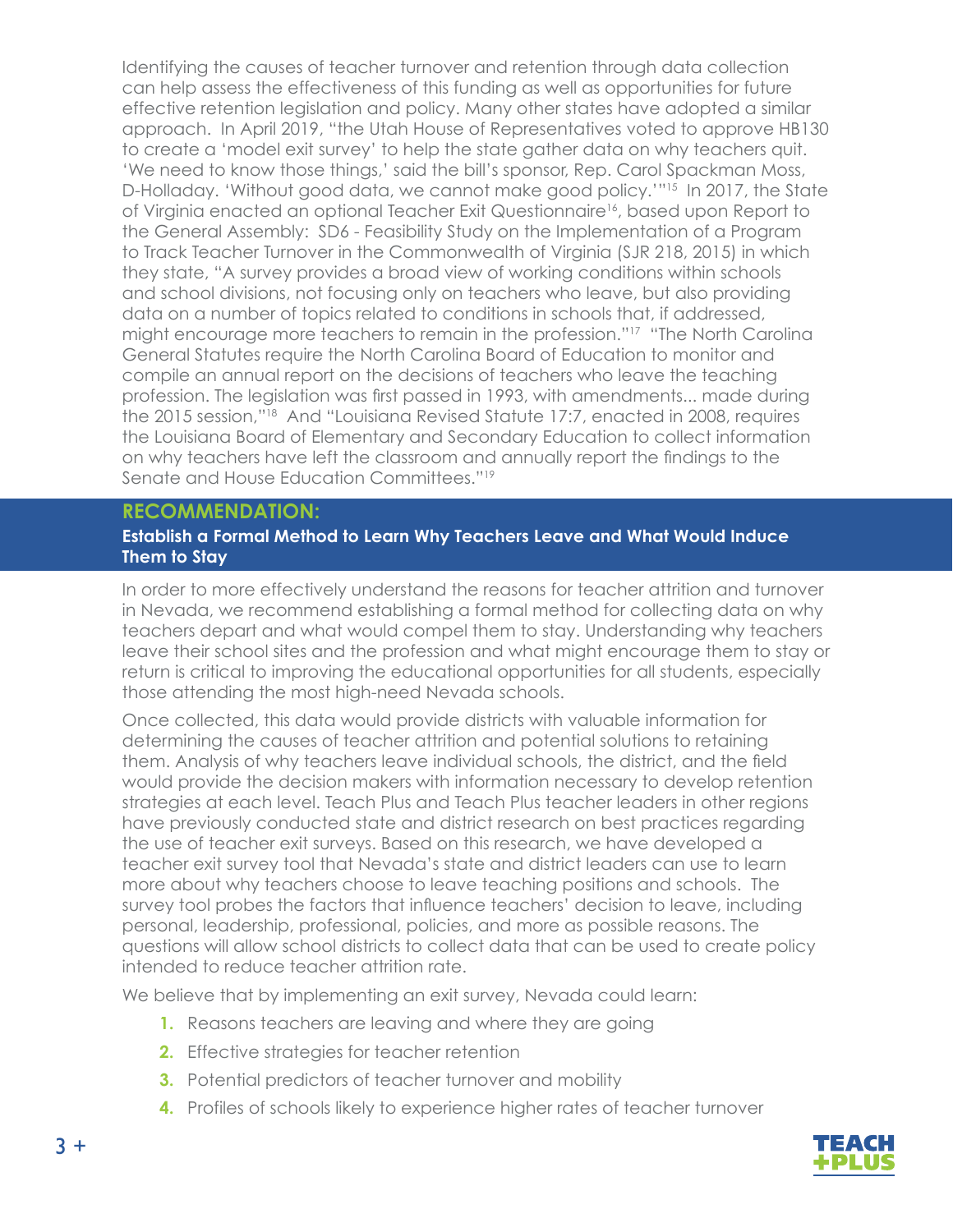### **Conduct an Online Survey**

We recommend conducting the survey online. An online survey is valuable because "Web surveys can help you collect responses faster and on a larger scale—and many exiting employees will provide frank comments since they're not speaking directly to a person."<sup>20</sup>

#### **Use a Third-Party Researcher**

It is also important that the survey be issued through a third-party researcher. The use of a third party will give teachers assurance that the information they provide will be kept in confidence. The Arizona Department of Education worked with the Division of Educational Leadership and Innovation at Arizona State University in 2015 to administer a survey to teachers and "AZED distributed the cover email message, but with identifying information, such as the return email address, etc., of the researcher, so as not to imply direct involvement with the survey or its specific contents on the part of AZED."<sup>21</sup> Cincinnati Children's Medical Hospital Center implemented a strategic exit interview program and From 2009-2013 and noted: "According to several studies, employees change their responses 40 percent of the time when comparing an interview conducted by an impartial third party to an internal coworker. An objective and unbiased process allows exit interviews to address areas of importance to the organization and obtain the best information from departing employees."<sup>22</sup>

#### **Include an Incentive for Participation**

Mertler also noted, "Finally, it is important to note that an incentive for participation was offered to the teachers. Following completion of the actual survey, respondents were transported to a separate web site where they had the option to enter their names and email addresses in a random drawing for one of three \$50 VISA gift cards. This separate site ensured that their decision to be included in the drawing—along with the provision of their names and email addresses—was in no way connected to their substantive survey responses."<sup>23</sup>

# **CONCLUSION**

Retaining excellent teachers is crucial for the growth and success of Nevada's students. As Nevada exceeds national turnover rates, determining the factors that specifically impact teachers' decisions to leave the profession, as well as transfer schools, is a critical first step in beginning to address the problem. Following the examples of Utah, Virginia, North Carolina, Louisiana and others, a confidential exit survey would provide insight into the factors that contribute to a teacher's decision to leave the classroom or profession and identify opportunities for improved retention in the state of Nevada. In addition, identifying the causes of teacher turnover and retention through data collection can help assess the effectiveness of current funding initiatives, as well as opportunities for future effective retention legislation and policy. Data collected from an exit survey could begin to address Nevada's ongoing and costly teacher turnover problem and provide a unique opportunity to take a long-term approach to a comprehensive set of solutions to build a robust teaching workforce. We look forward to working with Nevada's education leaders to finalize and implement this survey in order to improve teacher retention in Clark County and across the state.

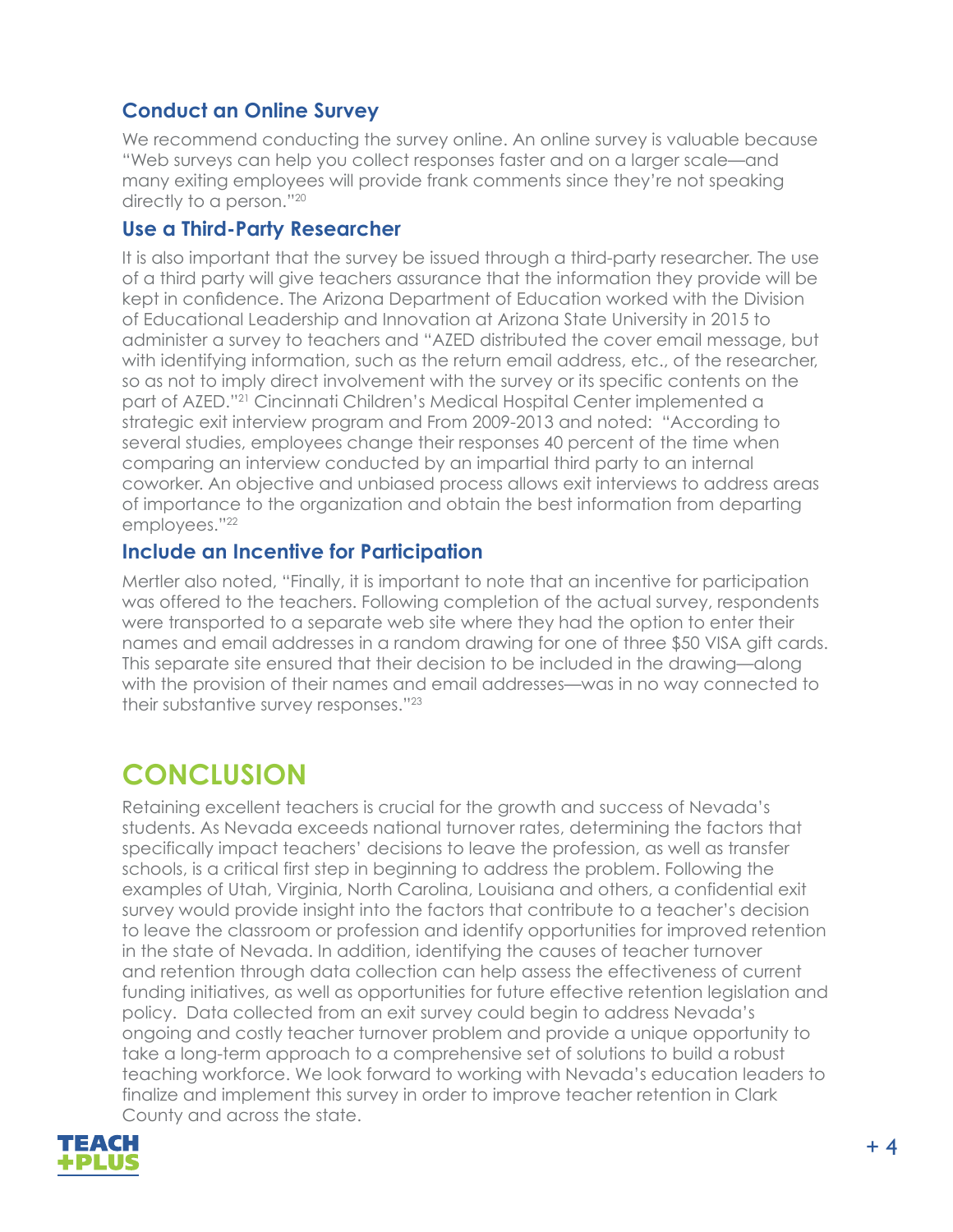# **AUTHORS, TEACH PLUS NEVADA POLICY FELLOWS**

\*Shelley Brunskill, M.Ed., NBCT \*Dr. Tracy Edwards \*Victoria Higgins, M.Ed. Nathaniel Kaplan, M.Ed. Christina Levrant, M.Ed., M.S. Renee Paterson, M.A.T, M.Ed. Jordana McCudden, M.Ed., M.S., Senior Policy Fellow

\*Indicates lead author

### **ENDNOTES**

**1** Ensuring Fair and Reliable Measures of Effective Teaching. (2013). Retrieved January 20, 2020, from <https://www.edweek.org/media/17teach-met1.pdf>

**2** Nevada State Plan for Every Student Succeeds Act (2019). Retrieved from [http://www.doe.](http://www.doe.nv.gov/uploadedFiles/ndedoenvgov/content/Boards_Commissions_Councils/ESSA_Adv_Group/2) [nv.gov/uploadedFiles/ndedoenvgov/content/Boards\\_Commissions\\_Councils/ESSA\\_Adv\\_](http://www.doe.nv.gov/uploadedFiles/ndedoenvgov/content/Boards_Commissions_Councils/ESSA_Adv_Group/2) Group/2019 ESSA Amendment Resubmission.pdf, pp. 75, 108, 117.

**3** Focus 2024: Clark County's Five-Year-Strategic-Plan (2019). Retrieved from [https://sites.google.](https://sites.google.com/nv.ccsd.net/focus2024/the-plan?authuser=0) [com/nv.ccsd.net/focus2024/the-plan?authuser=0,](https://sites.google.com/nv.ccsd.net/focus2024/the-plan?authuser=0) p. 5.

**4** Focus 2024: Clark County's Five-Year-Strategic-Plan (2019). Retrieved from [https://sites.google.](https://sites.google.com/nv.ccsd.net/focus2024/the-plan?authuser=0) [com/nv.ccsd.net/focus2024/the-plan?authuser=0,](https://sites.google.com/nv.ccsd.net/focus2024/the-plan?authuser=0) p. 15.

**5** Sutcher, Darling-Hammond, & Carver-Thomas (2016). A Coming Crisis in Teaching? Teacher supply, demand, and shortages in the U.S. Retrieved from [https://learningpolicyinstitute.org/product/](https://learningpolicyinstitute.org/product/coming- crisis-teaching) [coming- crisis-teaching.](https://learningpolicyinstitute.org/product/coming- crisis-teaching)

**<sup>6</sup>** Carver-Thomas, D. & Darling-Hammond, L. Teacher Turnover: Why It Matters and What We Can Do About It. (2017). Retrieved from [https://learningpolicyinstitute.org/sites/default/files/prod](https://learningpolicyinstitute.org/sites/default/files/product-files/Teacher_Turnover_REPORT.pdf)[uct-files/Teacher\\_Turnover\\_REPORT.pdf](https://learningpolicyinstitute.org/sites/default/files/product-files/Teacher_Turnover_REPORT.pdf), p. V.

**7** Ronfeldt, M., Loeb, S. & Wyckoff, J. (2013). How Teacher Turnover Harms Student Achievement. American Educational Research Journal, Vol. 50(1), pp. 4-36.

**8** Pak-Harvey, A. Nevada, facing a shortage struggles to keep teachers (March, 2017). Retrieved from [https://www.reviewjournal.com/news/education/nevada-facing-a-shortage-struggles-to](https://www.reviewjournal.com/news/education/nevada-facing-a-shortage-struggles-to-keep-teachers/)[keep-teachers/](https://www.reviewjournal.com/news/education/nevada-facing-a-shortage-struggles-to-keep-teachers/)

**9** Clark County Education Association (2019). Nevada's Teacher Turnover Problem Retrieved from [https://new.ccea-nv.org/wp-content/uploasds/2019/02/Nevadas-teacher-Turnover.pdf,](https://new.ccea-nv.org/wp-content/uploasds/2019/02/Nevadas-teacher-Turnover.pdf) p.5.

<sup>10</sup> Clark County Education Association (2019). Nevada's Teachssssser Turnover Problem Retrieved from [https://new.ccea-nv.org/wp-content/uploads/2019/02/Nevadas-teacher-Turnover.pdf,](https://new.ccea-nv.org/wp-content/uploads/2019/02/Nevadas-teacher-Turnover.pdf) p.5.



 $5 +$